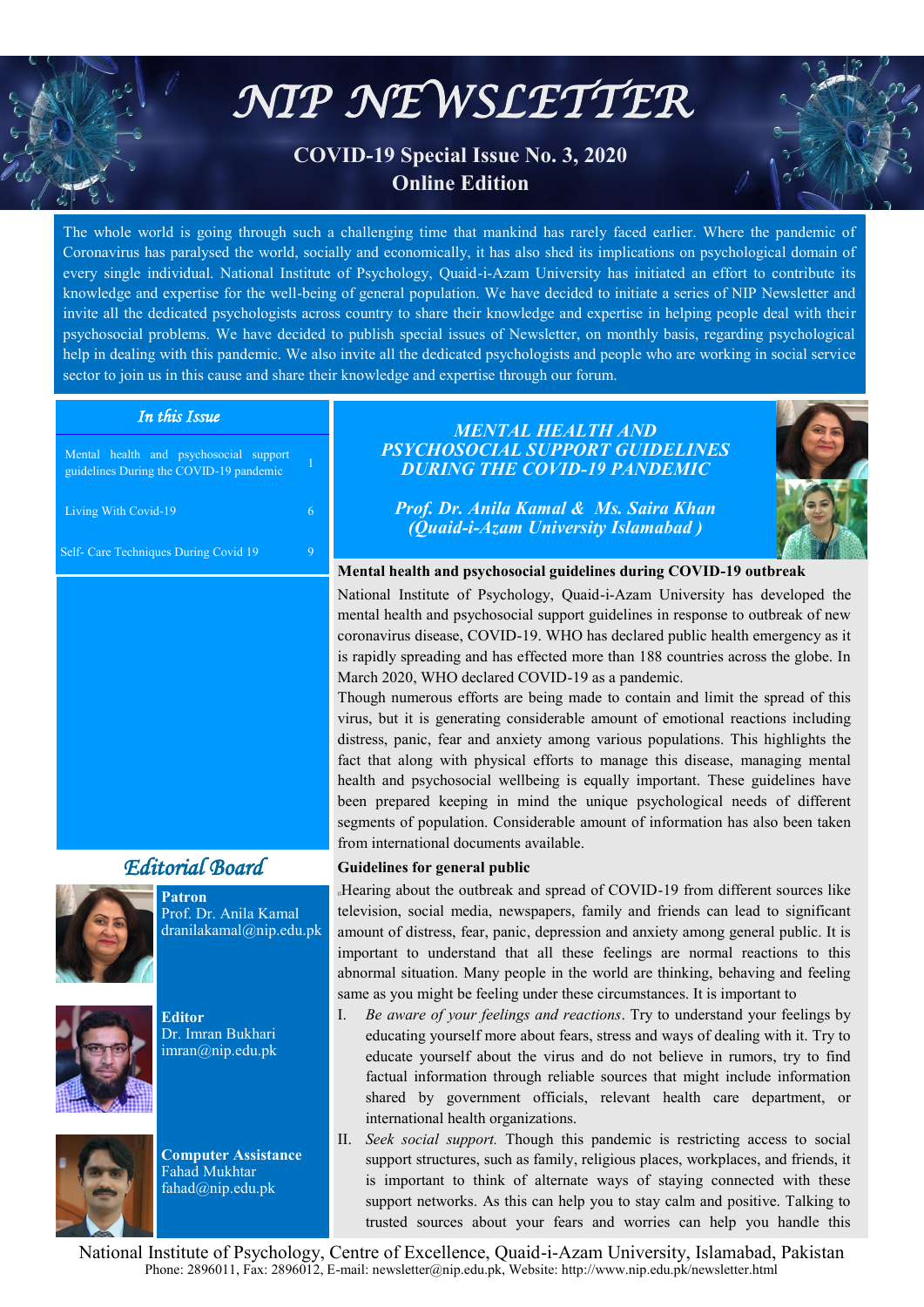isolation and emotional distress. Remember, verbalizing your fears and worries is not a sign of weakness.

- a. Seek support from your family, friends and spiritual/religious leaders.
- b. Talking to them can help you deal with your fears, anxiety and boredom. It may also help you to develop this understanding that they are also experiencing similar reactions.
- c. Physically accessing them is not safe, so think of alternate ways of connecting with them via phone, email, video chats or text messages.
- d. You may document you feelings and experiences and share it with others through social media.
- III. Feeling uncertain about the situation and getting apprehensive are absolutely normal reactions to stress. It is important to remind yourself that these fears are normal. For you it is important to be aware of your emotional reactions. Do not try to suppress your feelings, thoughts and emotions. Keeping hope alive during this period is extremely important. For dealing with this, it is important to educate yourself about healthy and unhealthy ways of coping.
- a. Healthy ways of coping include maintaining a basic self-care routine as this will give a sense of control. It might include maintaining a schedule for daily activities, eating healthy, engaging in physical activities like exercise, modifying your existing plans and setting attainable and achievable goals, redefining your strategies that are not working, revisiting your plans on day to day basis, being flexible in your way of thinking, documenting your small successes, identifying your negative thoughts that trigger distress and replacing them with more positive ones, giving oneself positive self-statements like I can cope with it or I have done well so far, relaxing body and mind by deep breathing, muscle relaxation, meditation, prayer, music, reading, or any other healthy activity.
- b. Unhealthy coping strategies that need to be avoided might include excessive use of tobacco, drugs, constant worry and thinking that situation will never get better, constantly talking about your fears and worries to others so that it aggravates your fears, acting without thinking, getting involved in high risk behaviors, getting abusive or rude towards your family members, friends, colleagues or others. It is important to identify these signs at the earliest and seek professional help if needed.
- IV. It is important not to attach this disease with any particular country, ethnicity, religious group or any other group of individuals. It is high time to acknowledge the fact that everyone is equally susceptible to it and no one is spreading it intentionally. Being kind, compassionate and empathetic towards other is need of the hour. The way you need support and want to be heard, others want it too. People who have caught this disease have not done anything wrong and they should not be judged,

hated or abandoned.

- V. Try to avoid sensational news and media coverage regarding disease. Do not believe on anything that you hear or read on social media or television. Try to limit your and your family's screen time especially before going to bed. Try to educate yourself about disease by sticking to information provided by responsible authorities. Also, do not spread any news related to COVID-19 further without confirming it. This might include forwarded text messages, information received through whatsApp, viber, facebook, Instagram, twitter or any other social media.
- VI. Keeping hope alive during this period is very important. This can be done by looking for stories of people who have survived. One can get hope by taking social responsibility and helping others in need. This can include involving yourself in safe voluntary activities like helping needy in your neighborhood, providing financial assistance if possible to daily wagers, small entrepreneurs, street hawkers, domestic workers or any other needy person. You can also provide assistance to older people living in your neighborhood to do grocery or other things which they need so that they do not have to go out to purchase these items. Remember, even listening to those who want to share their feelings and validating them in a non-judgmental manner is also a kind of support.
- VII. Acknowledge the role of health care workers, law enforcing agencies, and volunteers in your community. They are doing their best to make sure that you and your loved ones are safe.

Remember, mostly COVID-19 cause mild symptoms and in such cases only social distancing for a period of two weeks can help to improve the symptoms. Every person is not likely to be hospitalized because of it. Only people who have breathing difficulties need to be admitted to hospitals. 90 to 95 % of people who catch this virus recover. Further staying at home and maintaining social distance can reduce the likelihood of catching this virus. Try to stay positive and reject the rumors.

## **Guidelines for dealing with children**

The stress of parents and family members can directly or indirectly effect children. As they are likely to see the world and make sense out of things by observing adults. Getting insecure, remaining silent, clingy behavior, crying for no apparent reason, nightmares, complaints regarding pain in different body parts, fatigue, either not eating or eating too much, asking too many questions, frequently inquiring about their own safety and safety of others family members, frequently requesting parents not to go to work, repeatedly asking for reassurance, asking whether their friends and relatives are at risk or not, asking questions regarding when this situation would be over, difficulty in falling asleep are all common reactions and questions that your child is likely to ask you. Present circumstances for them are stressful and they are perceiving it and thus reacting to it as well. It's important to acknowledge that children are also upset about this situation. Following strategies might be helpful: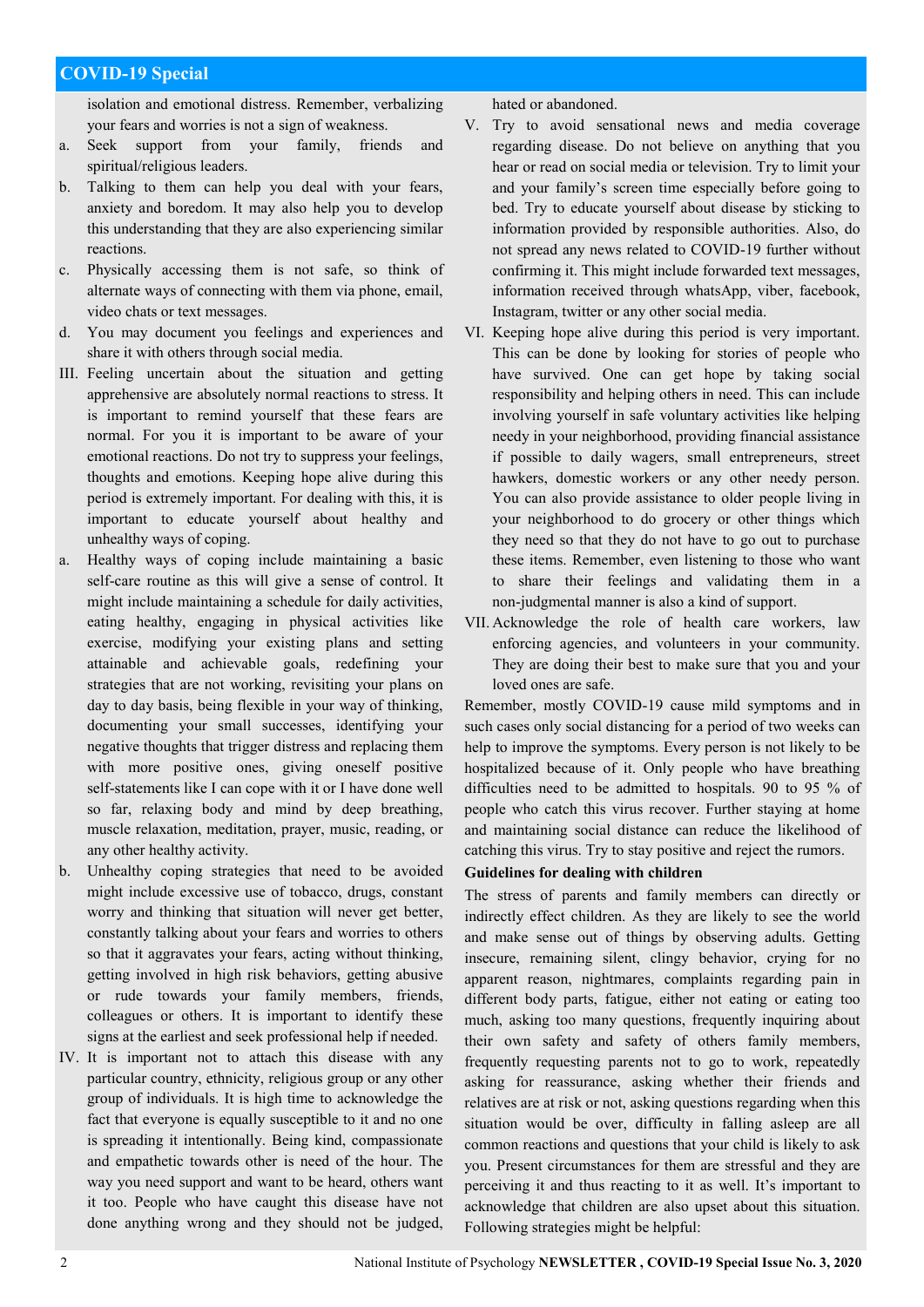- Try to develop an understanding of what your child is thinking and how he/she appraising the present situation. Let them talk freely so that they can express themselves and listen to them. Spend more time than usual with your children.
- II. Age appropriate information is important. Before answering any question that your child asks make sure that information you are providing is tailored as per age. Be truthful as hiding information or making false promises that situation will get better when you wake up, or in a day or two might not help to lessen the child's anxiety. Rather it will enhance your child's distress and will negatively affect your relationship with child. As he/she might not perceive you a trustworthy source of information.
- III. Help the child to deal with isolation by getting involved in activities that your child enjoys. If your child is of school going age explain the child that schools are closed for the sake of protection. Assure your child that once the situation gets better you will rejoin your school and will be able to meet your friends and teachers again.
- IV. Being supportive is important. Your child might be afraid, depressed, or fearful. Help him understand that these reactions are normal reactions. Give them space, so that they can give voice to their feelings. If they are unable to express their feelings assist them in the process by being empathetic and available.
- V. Try to maintain a routine for the child. The forced isolation which children are facing is disturbing normal routine. Make the child an active partner in process of setting routines. This will lead to healthy discussion and will help you answer many questions which your child might be reluctant to ask otherwise. Maintaining proper mealtime, sleep time and time to play together can helpful.
- VI. You might help your child write a letter or paint for a friend or relative during this period. You can tell your child that he/she can give it to the concerned person once the situation gets better.
- VII. Help your child understand that COVID has nothing to do with the way someone looks, from any geographical area, from any ethnic group, or any language. Educate your child that it's important to be compassionate to people who are sick and those who are taking care of them as well.

# **Guidelines for older adults: People with underlying health condition**

Older adults with or without an underlying health condition, might feel more helpless, anxious, stressed, agitated and withdrawn. Dealing with isolation can be tougher for them as it can aggravate all the above mentioned emotional states. Following steps might help to manage:

I. Ensuring emotional support through families and health care providers is extremely important. If there is an underlying health condition and regular visits to doctor is not possible make sure the E-services of online doctors that are being introduced by government are being used. Ensure that they have all the medicines which they are taking for at least next two weeks.

- II. Older people find it more difficult to stay connected via modern technology like video calls, chats or even phone calls. If that's the case, assist them in this process in a calm and respectable way.
- III. Educate older people, the importance of self-isolation. Explain them that as they are at risk of being effected by virus for this reasons other people have limited their interaction with them in order to protect them. Keep on reminding them that it is for their protection. They are not being abandoned. Try to keep a connection with family and relatives who are living at a distance via phone calls or video calls.
- IV. Share information regarding COVID in as simple manner as possible. Repeat the information when necessary. Educate them repeatedly about what needs to be done e.g. hand washing, staying inside to minimize the risk. Information needs to be concise, clear and brief. It should be provided in patient and respectful manner.
- V. In case if there is cognitive impairment, displaying in writing or pictures about what needs to be done can be helpful. Using digital reminders like it is time to wash hands, or it is time to call a family member might be helpful.
- VI. Limiting access to news, radio shows, talk shows, is very important. This might trigger anxiety which can be difficult to handle.
- VII. Encourage family members who are at a distance to call them regularly and talk to them. This can provide them a self of reassurance that they are being taken care of properly.
- VIII.Make sure that they have the emergency contact numbers and details with them. Moreover, they are aware of whom to call or contact in case of any emergency.
- IX. Maintaining a routine or schedule is extremely important. Make sure that they are not bored or feel being left out. You can help them in doing things that they like i.e. reading books, arranging their things, painting, daily chores, calling family members, etc.

Remember older people are likely to be apprehensive. As a consequence they might repeat what they are feeling. They are likely to exhibit a strong emotional reaction that may vary from complete withdrawal to being aggressive for no apparent reason. Try to spend more time with them and explain them reasons for the way they are behaving. Be very vigilant of these reactions and seek support if needed.

#### **Guidelines for media**

Media is a primary source of information in modern world. Following steps need to be taken by media to responsibly provide information that does not aggravates anxiety and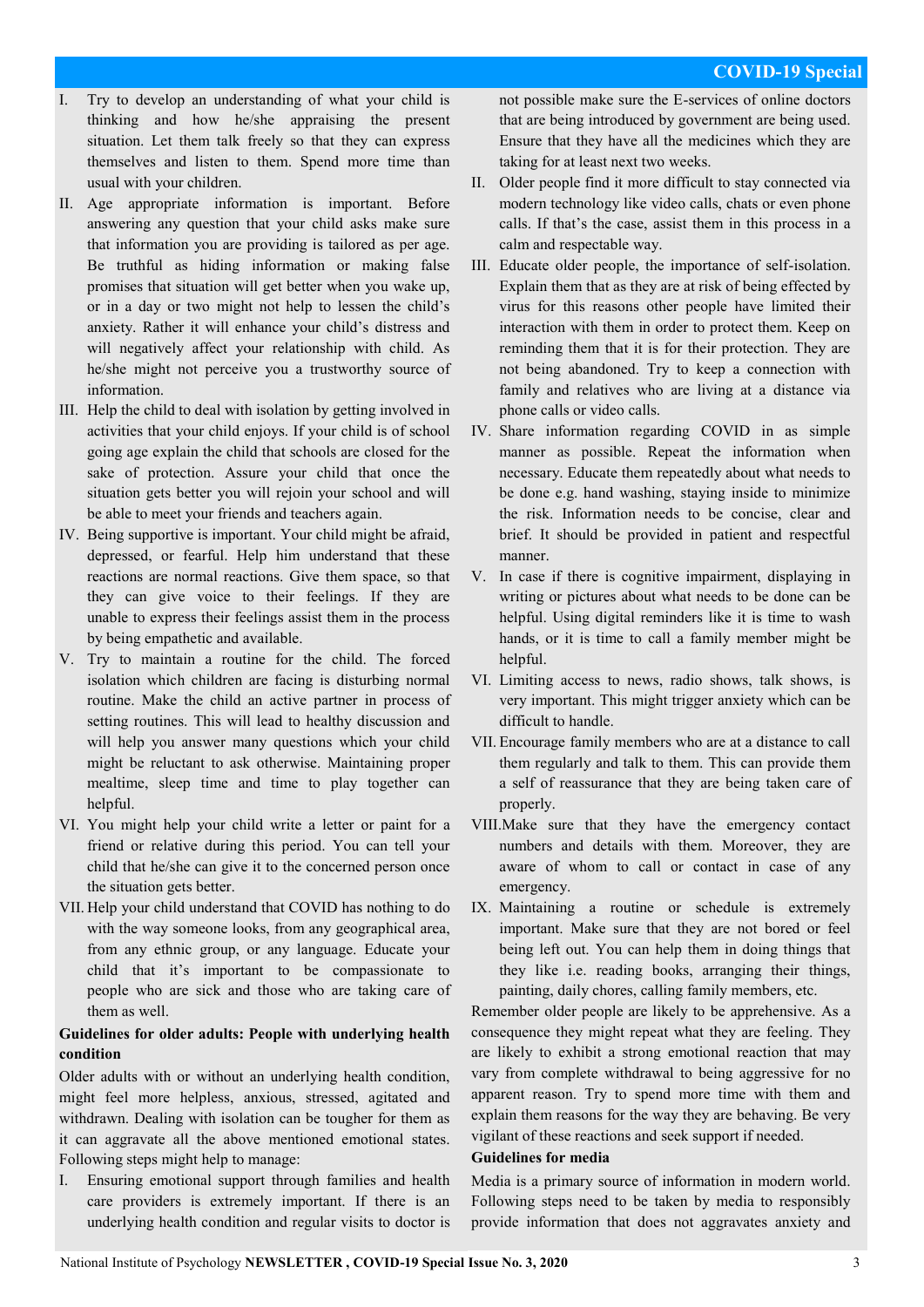distress related to COVID-19.

- I. Focus only on the facts and do not sensationalize the news as its going to add to fears among people watching it.
- II. Use terminologies very carefully. Commonly used terminologies for people with COVID-19 are "COVID-19 victims", "COVID families" or "COVID 19 cases". These need to be replaced with "people being treated for COVID-19" or "people who are recovering from COVID-19."
- III. In order to inculcate ray of hope among people report in terms of number of people who have recovered from the illness first, then number of people who are dying because of it.
- IV. Do not show the pictures of patients who are in critical conditions as this might be distressing for general population.
- V. Do not disclose the particulars and pictures of individuals tested positive for COVID-19. As it is against the basic privacy rights of the individual.
- VI. Highlight the case studies and strategies used by people who have recovered successfully from COVID-19, so that people in general can develop a thorough understanding for healthy coping strategies.
- VII.Invite people on different forums who are competent enough to talk on the basis of scientific and valid information rather than personal likes and dislikes.
- VIII.Value the services that health care providers and law enforcing agencies are playing in the current situation by recognizing their work so that they feel that their services are being recognized.
- IX. Invite the persons who have recovered form COVID-19 to share their experiences of recovery with general public.

#### **Guidelines for people in Isolation/Quarantine**

People are put into quarantine/isolation for two basic reasons. If they have a travel history and there are chances that they might have caught the disease, they are put in isolation to see whether they develop symptoms or not. Similarly, those who had a contact with a person having COVID-19 are also put in isolation to see whether symptoms appear or not. In second case, people who have milder symptoms with no complication are put into self-isolation. In both cases, typical reactions include worry, anxiety, fear regarding their own health and also about whom they interacted with. They also might have pressures like financial constraints, job security, and attitude of other people towards them, loneliness, boredom, frustration, and symptoms of post-traumatic stress disorder. Following strategies might help to deal with such emotions.

- I. Providing them accurate information regarding COVID-19 might help to deal with uncertainty. It also includes provision of details regarding duration of stay in isolation.
- II. Acknowledging their fears as normal reactions and helping them learn ways to deal with stress during this period like praying, meditating, deep breathing and the like can be helpful.
- III. Seeking social support from family via telephone, email or

video chats can help them share their feelings and experiences.

- IV. Encourage them to develop a schedule and try to follow it in order to deal with boredom. Getting involved in healthy activities like prayer, meditation, book reading, indoor games can help an individual to deal with feelings of isolation and boredom.
- V. Address the fears and reassure that they can have a normal life once they go back.
- VI. Once the quarantine/isolation period is over and no symptoms are apparent do not hesitate to go back to your family thinking you might make them ill.
- VII. You are likely to experience feelings of guilt and depression thinking that you were not able to take care of your family during that time. If any of such symptom prevails contact a mental health professional.

# **Guidelines for people with mental illnesses and caregivers**  People with a history of mental illness are likely to be affected more by uncertain situations like COVID-19. Stress, fear and uncertainty may worsen their previous mental health condition. Social isolation is likely to make them more anxious and |withdrawn. They might refuse to take medication or even counseling. Under these circumstances immediate steps need to be taken by family members and psychiatrists and psychologists should be contacted without any further delay.

Similarly, people can also develop mental health problems during these conditions. The warning signs that should be considered alarming include:

- I. Major difficulties in work and family life
- II. Recurrent thoughts of death and suicide
- III. Repeatedly abusing medicines and drugs
- IV. Inability to fall asleep
- V. Difficulty in concentration

All these patterns should be taken as a warning sign. If the individual realizes any of these he/she should contact a mental health professional. If the individual is not able to recognize any of these, than the role of family members and friends become crucial. They need to educate the person and seek psychological consultation as early as possible.

Similarly, caregivers of people with mental health problems are also likely to experience more stress during this phase. As in addition to different other constraints like financial difficulties, difficulty in managing work and home, working from home and taking care of other family members can be highly demanding. Under these circumstances, it is important to take care of one's own self as well. Following steps might be helpful for caregivers

- I. Dedicating some time of the day to your own self, taking a break and spending it the way you like is important. It is important to identify what you like to do. This would help to deal with feelings of overburden.
- Do not feel guilty for not being able to manage each and everything. As situation is demanding so some days can be highly productive and others may not be. Give yourself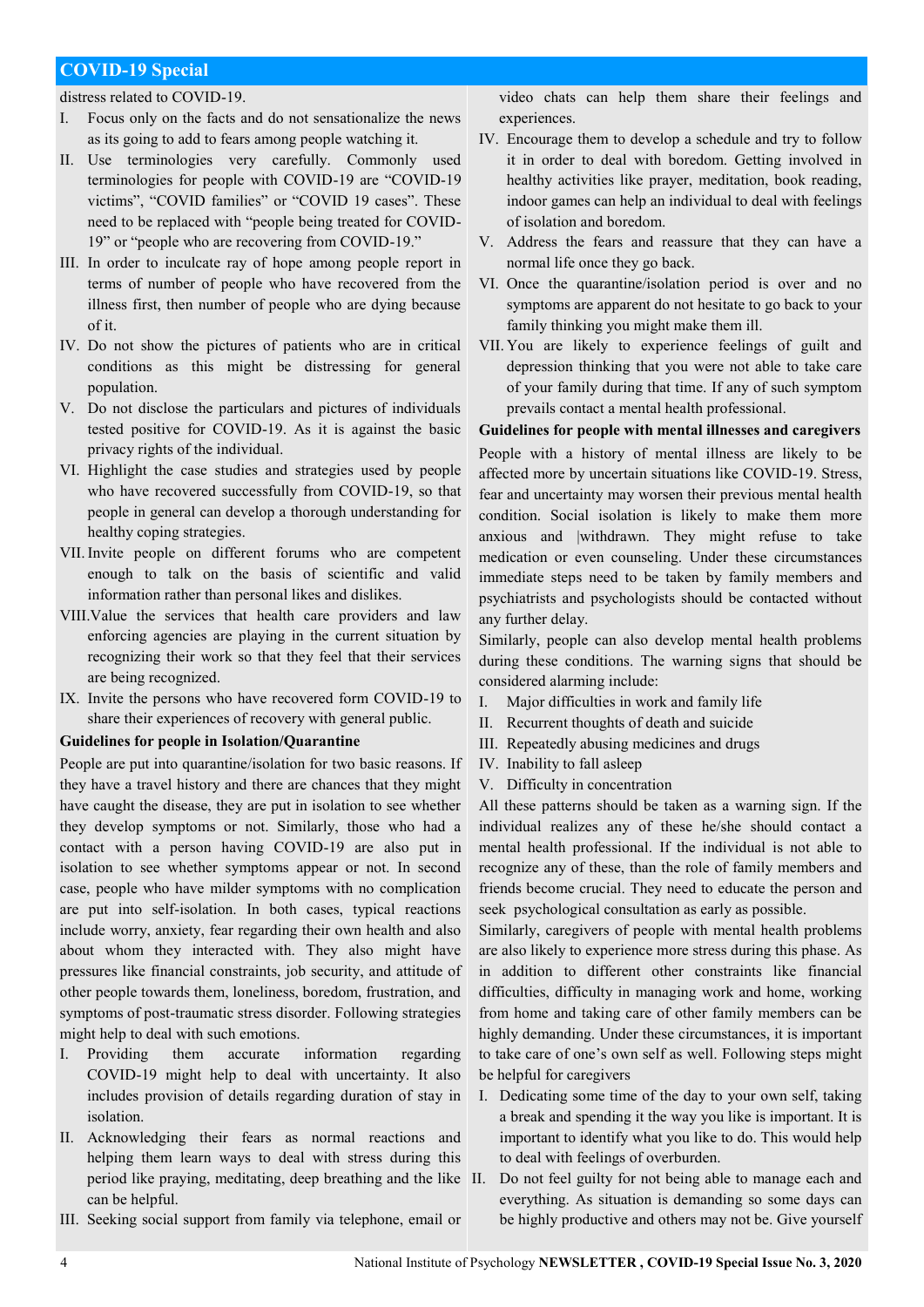that margin and be flexible to accept it.

- III. Your environment might not be considered supportive as you are dealing with a person who is having trouble dealing with his/her emotions. So, that much needed recognition and appreciation can be missing from environment. Under these circumstances, try to give yourself positive messages like you are trying to do your best and have done well so far.
- IV. Various governmental and non-governmental organizations are arranging online support forums which include webinars, online support groups, email based and telephonic counseling. Try to find these avenues to give vent to your feelings.
- V. Seek support and talk to a mental health professional if at any point you feel that you are not able to manage yourself properly.

#### **Guidelines for people recovering from COVID-19**

As COVID-19 is a novel virus so limited data is available regarding psychological, emotional and cognitive needs of people who are recovering from this illness. However the common emotional reactions might include presence of anxiety, irritability, low mood, over-sensitivity or hyper vigilance regarding bodily symptoms, somatic complaints, nightmares, sleep related problems, memory impairment, denial, poor mental processing paired with decline in areas of executive functioning i.e. thinking, reasoning and judgment, apprehensions regarding recovery as well as fear of stigma and abandonment. While physically managing the problem, these psychological aspects are critical as they tend to determine the outcome of treatment. In case of hospitalization, following factors are an additional threat to wellbeing of individuals.

- a. Physical barriers that hinder communication with staff because of Personal Protective Equipment (PPE)
- b. Isolation from family and loved ones
- c. Environment of hospital that might include noise, alarms, lack of day light, disturbed circadian rhythms (especially for those who are in Intensive Care Units).
- d. Watching other patients on ventilators or deaths
- e. Concerns regarding delays in checkups and lack of staffing and equipment

Keeping in view all these factors, the psychological rehabilitation needs to be designed very carefully focusing on the above mentioned facts. As a general guiding principle, it can be planned at three levels.



#### **1. Provision of information and psychological care**

This component can be further divided in to two facets one focusing on what needs to be done at the time of discharge and second regarding follow up sessions after discharge.

#### **a. Before discharge**

- I. Before discharge it is important that detailed debriefing sessions are held with all patients who have recovered from the illness. A team comprising of psychiatrists, psychologist and counselors could help patients understand their emotional reactions.
- II. The team should brief them about any potential physical and psychological symptom that patient might experience later on. It is equally important to explain reasons that why the patient is likely to experience these symptoms. During this phase it is important to encourage patients to ask questions so that their queries are addressed by a reliable source.
- III. Similar information and reading material that has been verbally shared with patient should be provided to patient in written from. It might include informative and educational brochures regarding recovery process, success stories, potential sources of referral who can be contacted later on if needed etc. so that he/she can consult it later on and share it with family members and other members of the community.

#### **b. Follow up sessions**

- I. Early follow up session are recommended after discharge to assess both physical and psychological wellbeing. It could be planed within a month or two of discharge. This can include in person visit by the person who has recovered, and family or through video or on call inquiry by team of professionals working with the person.
- II. Brief psychological assessments involving questions related to sleep wake cycles, cognitive functioning, adjustment after recovery, relationship with family members, experience of being at hospital, any memory or thought that patient find hard to forget, any aspect of illness that is still bothering the patient or family, reactions of society towards the person and family, post-traumatic stress symptoms and cognitive functions are essential for follow up sessions.
- III. Support groups can be held where patients who have recovered are brought on a single platform and under expert supervision of psychologists they can share their experiences which helped them cope with this illness. Mere listening to experiences of others will help the individual to develop an understanding that he/she is not the sole one going through it. There are many others who have gone through similar emotional reactions. Similarly experience sharing regarding which coping strategies helped them and which did not work can also provide useful insight.
- IV. It is important to realize that caregivers (including family members, spouse, children, or any significant other) are also susceptible to develop emotional and psychological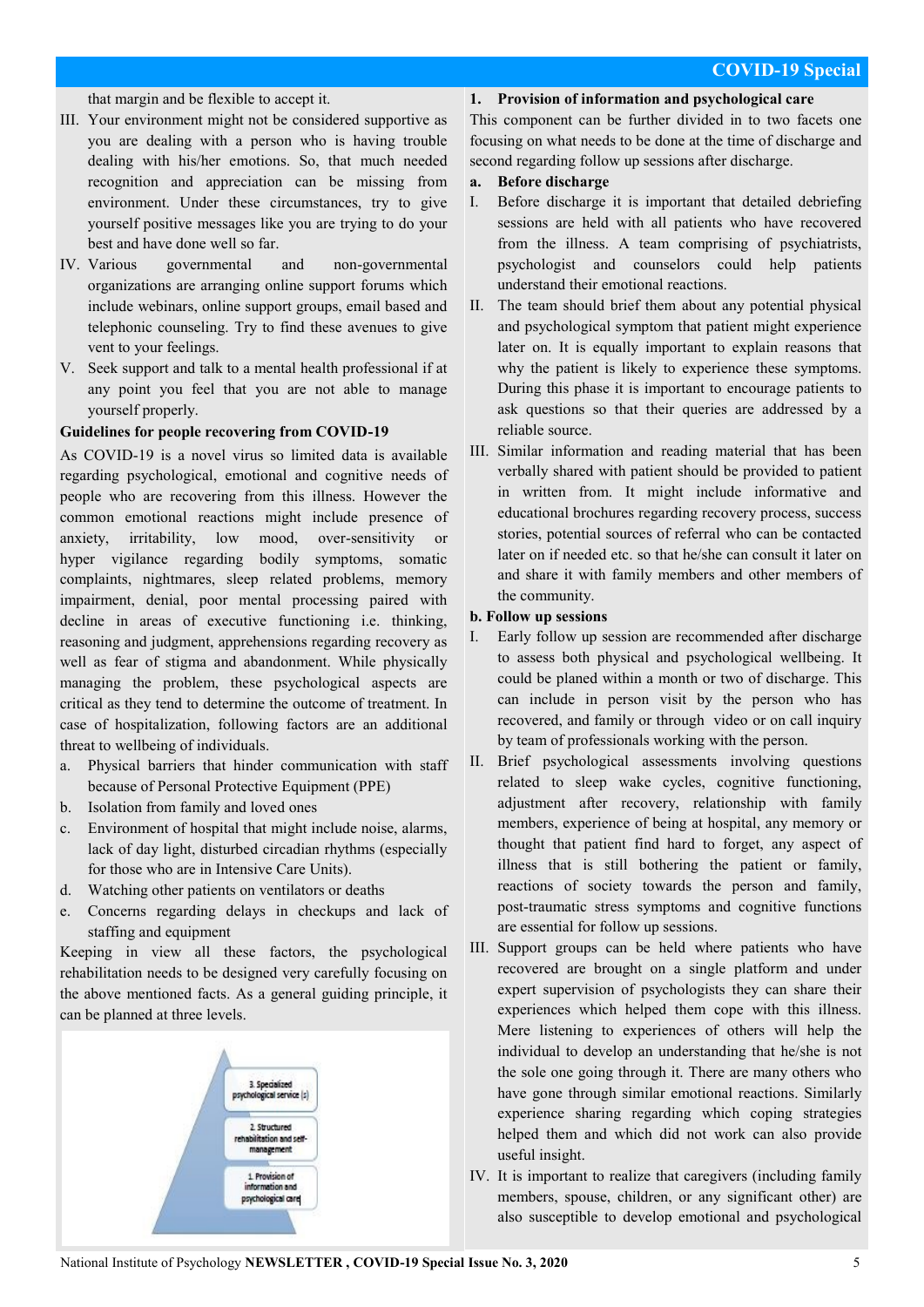reactions. Addressing their queries and problems they are facing (if any) is equally important. So, it is important to involve them in the process of psychological rehabilitation. Remember, their reactions are not only going to effect the patient's recovery but also their own wellbeing.

# **2. Structured rehabilitation and self-management**

There will be few patients who might experience significant psychological, emotional, cognitive and functional impairment following hospitalization. A more structured rehabilitation comprising of multidisciplinary team including psychologist, psychiatrist, physiotherapist, speech/language therapist, occupational therapist, nurse and doctors is needed as per the requirement of each individual. At this level the areas that are likely to be addressed include:

- I. Extensive Psychoeducation sessions focusing on the reasons why individual is facing a particular problem and what can be done about it
- II. Supporting patients who are experiencing emotional distress.
- III. Counseling on issues related to self-esteem, fears,

perceived anxiety that might help patient to resume normal day to day activities.

IV. Peer and family involvement to help address the reasons and design strategies to deal with problems that individual is facing after recovery.

#### **3. Specialized psychological services**

There will be some individuals who after recovery from COVID 19 might experience continuous anxiety, distress, depression, post-traumatic stress disorder, problems related to substance abuse despite of early interventions given to them. Such individuals should be referred for intensive psychotherapy. Similarly individuals with cognitive difficulties should be referred further for neuropsychological services.

To sum up, it is important to take care of one's own self and provide support to others as well during this pandemic. Not associating any stigma with the person who is being treated for COVID-19 is equally important. Without any discrimination, it's crucial to accept and welcome people back to community who are recovering from this disease.

# **LIVING WITH COVID-19**  Dr. Suzzanna Javed



**(**New York, United States of America **)**

Merriam Webster Dictionary (2020), defines coronavirus as, "any of a family (Coronaviridae) of large single-stranded RNA viruses that have a lipid envelope studded with club-shaped spike proteins ". SARS (Severe Acute Respiratory Syndrome) was first recognized in China in 2003, during an outbreak that affected about 8000 people in 26 countries (World Health Organization, 2003). SARS included flu-like symptoms, fever, diarrhea, shivering, and headaches. Intermountain healthcare  $(2020)$  defines a pandemic as "an epidemic that's spread over multiple countries or continents". The Spanish Influenza of 1918, has been considered the deadliest pandemic to date (Morens & Fauci, 2007). An estimated 500 million people were affected and about 50 million deaths occurred, accounting for about 2% fatality rate. During this pandemic, people were required to wear masks, adhere to quarantine rules, and use disinfectants. The influenza pandemic occurred in the pre-antibiotic era when there were no antibiotics to treat secondary bacterial infections. There wasn't a vaccine then, just like there isn't a vaccine available during the current COVID 19 pandemic (Morens & Fauci, 2007).

The current pandemic is enormous in scope and has posed unique challenges globally. The current coronavirus is referred to as the COVID-19 virus (World Health Organization, 2020). The World Health Organization declared this outbreak a pandemic on March  $11^{th}$ , 2020 (World Health Organization, 2020). The United States is currently leading the globe in the number of COVID-19 cases and related deaths, with 4,339,997 reported cases and 148,886 deaths as of July 29, 2020 (World Health Organization, 2020). COVID-19 virus attacks the respiratory system leading to difficulties in breathing especially for people with other underlying respiratory conditions and may cause death in severe cases.

Due to the increase in number of infections and COVID-19 related deaths, these statistics are raising fear and anxiety among the American people. According to Psychology Today (2020), COVID-19 pandemic has created an epidemic of anxiety among people. Quarantine has been emotionally challenging and has had a serious impact on mental health (Parmet & Sinha, 2020). For the majority of people, the idea of staying inside for long periods, social distancing, frequent hand washing, and wearing masks has affected their thoughts and led to anxiety.

The current pandemic is also linked to loss of jobs or people have been put under indefinite unpaid leave (Nicola et al. 2020). The United States has not previously recorded this level of job loss since the great depression. This has pushed many families to depend on food banks and await government assistance (Baker et al, 2020). In New York City, there are about 229,000 confirmed cases and 22,982 reported deaths (World Health Organization, 2020). For people living in New York, a crowded city that is ever busy and has high population density, the COVID-19 pandemic has greatly affected people's lives, both physically and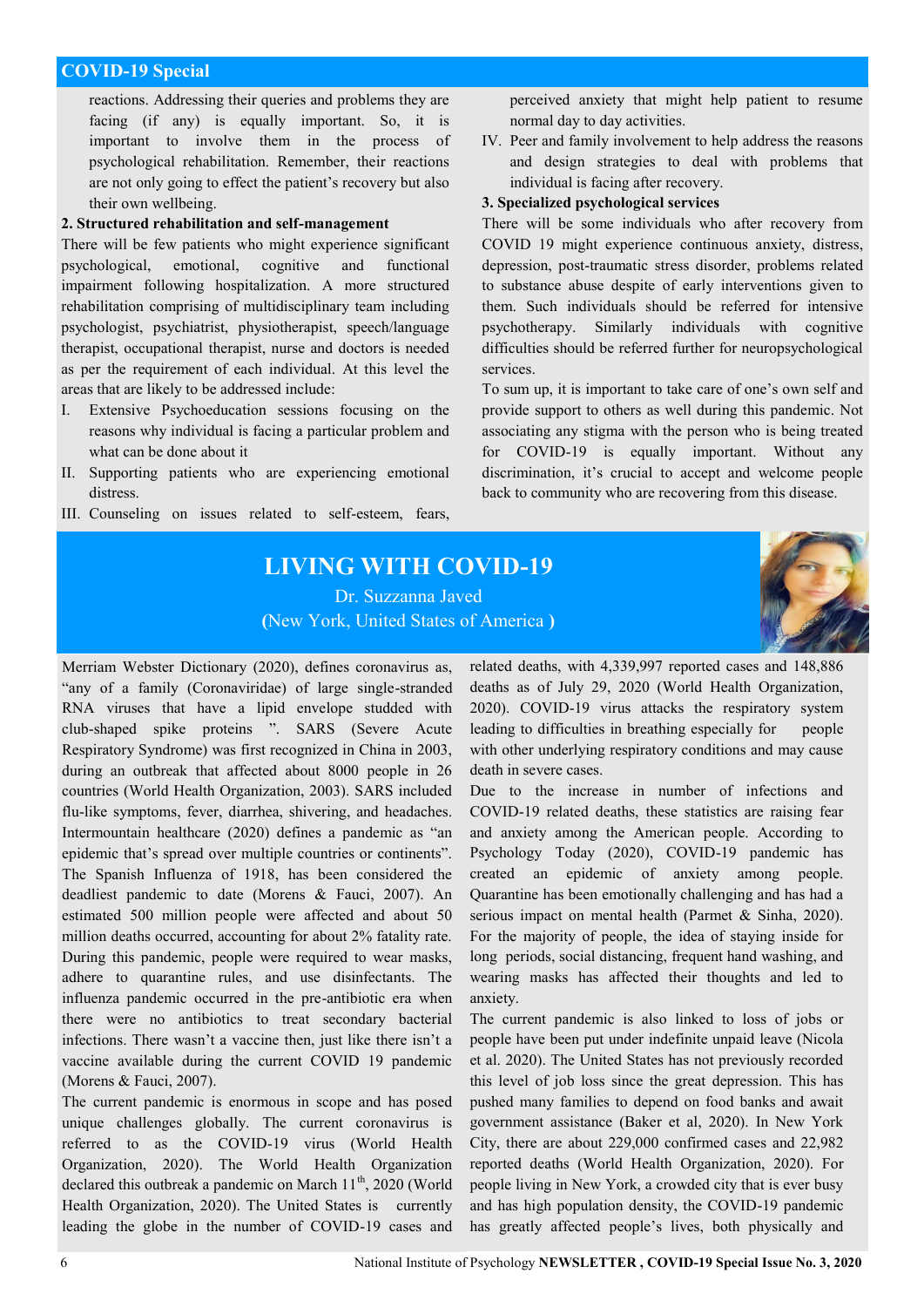mentally. Mental health controls one's thoughts, behaviors, and emotions. COVID-19 pandemic has put people's mental health at risk and their psychological and emotional well-being need to be considered. A person's mental state is just as important as their physical health during this pandemic (Holmes et al, 2020). People need to make critical decisions to either stay at home and contain the spread of the virus or go out and put their lives and those of their families at risk of contracting the virus.

## **Mental health among healthcare workers involved in COVID 19 response**

COVID-19, affects both the young and the elderly and more severe cases are reported for those with pre-existing medical conditions (Götzinger et al, 2020). The responsibility of taking care of severely ill COVID-19 patients including older adults and those of any age with serious underlying medical conditions lies with medical professionals. However, most people with mild illness can recover at home. The health care workers and their families are at a higher risk of contracting the virus. Health care professionals are experiencing severe stress due to the overwhelming number of COVID 19 patients and having to work for long hours (Liu et al, 2020). Healthcare professionals should take the right precautions to keep their families and themselves safe from the virus. Amaassn (2020) highlights some of the precautionary measures against COVID-19, "Again, trying to get folks into the right setting and using the appropriate respiratory protection, gowns, gloves, droplet protection, and N95 or higher respiratory protection". Nurse.org (2020) also acknowledges that "Many nurses will be working long stressful shifts during which they are exposed to a great deal of human suffering". This can cause a feeling of burnout, depression, and loneliness among nurses. According to helpguide.org (2020), "Burnout is a state of emotional, physical, and mental exhaustion caused by excessive and prolonged stress‖. Nurses should be monitored to ensure that they are healthy and in a good physical and mental state (Liu et al, 2020).

## **Mental health status of the general population in the wake of the COVID-19 Pandemic**

COVID-19 has significantly affected people psychologically (Li, et al, 2020). Psychological moods and attitudes can have a major effect on people's health especially due to job loss, financial struggles that many people are currently facing, devastating media reports, and even challenges with reference to families living together as a result of quarantine. One of the psychological disorders that many people are currently experiencing is that of contamination OCD (Fineberg et al, 2020). Contamination OCD is where one fears germs and becoming sick. Before the current pandemic, about 25% of the United States population suffered from contamination OCD. However, following the pandemic, the number of people with OCD has drastically increased. Apart from OCD, people have developed a heightened level of anxiety. Mayoclinic (2020), defines anxiety as when people, "frequently have intense, excessive and persistent worry and fear about everyday situations". Some of the anxiety-related symptoms include; sweating, trembling, trouble sleeping, feeling tired, etc. In addition to psychological effects, COVID-19 affects the lungs and the brain as well (Zhou, Zhang, & Qu, 2020). The effects on the brain include headaches, dizziness, and loss of smell and taste, all of which are controlled by the central nervous system. The virus causes damage to the brain cells and the damage can be irreversible.

#### **Safety precautions against COVID 19**

Social distancing has been globally recommended as one of the precautionary measures against COVID-19. CDC (2020) defines social distancing as, "Social distancing, also called "physical distancing," means keeping space between yourself and other people outside of your home". World Health Organization (2020), recommends a distance of six feet apart from one another and people should avoid large crowds to help prevent the spread of the virus. Social distancing helps to protect oneself and others around you. Essential businesses are keen on social distancing and they utilize signage and duct tape to guide their customers. Businesses also ensure that their employees and their customers use face masks all the time (Kornack et al, 2020). In addition to social distancing, there are approximately ten additional safety measures that may be used to help prevent COVID-19 infections. They include; proper handwashing, disinfecting surfaces, refraining from handling food if feeling unwell, not sharing towels with sick individuals, not shaking hands/hugging/kissing others, not touching your face, avoiding crowds, wearing gloves in public, and practicing good hygiene (Elston, 2020). However, some of the cons of social distancing include lack of intimacy or refraining from physical contact with the ones we love. Couples and families that are not quarantined together are struggling and have to rely on video chatting or other means of communication. Quarantine is a precautionary measure currently implemented to contain the spread of COVID-19 (Elston, 2020). There are several advantages of quarantine in addition to reducing the spread of COVID-19 (Nussbaumer‐Streit, 2020). One advantage is bringing families together to spend more time with each other. Another advantage is that some people have been learning new skills during the quarantine period such as cooking, baking, cutting hair, painting, etc. Additionally those who may have been overwhelmed prior to the pandemic by work or school schedules may have had the opportunity to rest. Conversely, there are numerous challenges associated with the quarantine (Elston, 2020). These include, not being able to participate in normal activities and having to wear a face mask in public. Cases of anxiety, depression, and domestic violence have increased because of people being together all the time. A major challenge associated with quarantine is the resulting anxiety and depression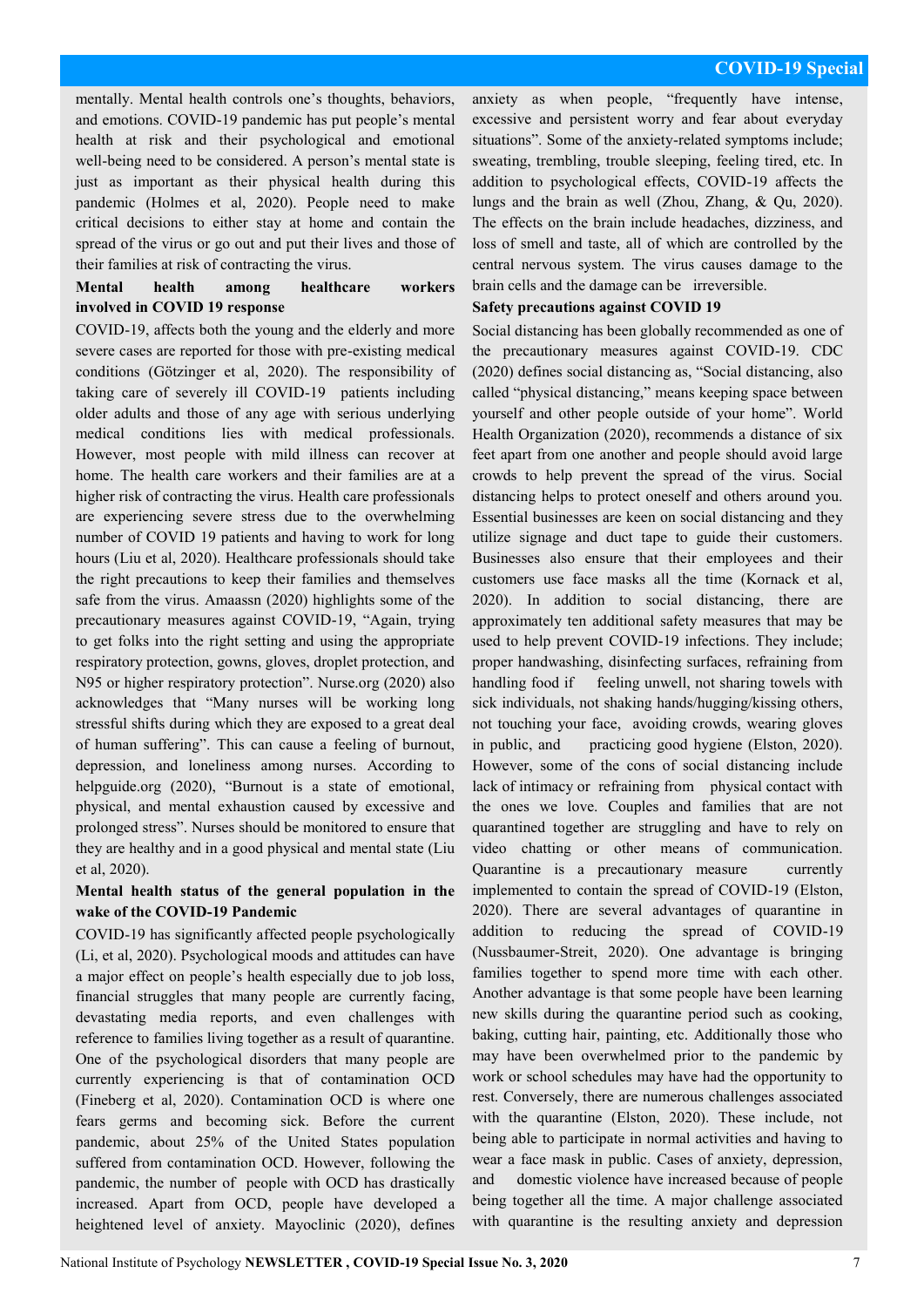from people not being able to provide for themselves or their families.

## **Treatment of COVID-19**

There is currently no vaccine for COVID-19 but researchers are racing to create one (Liu et al, 2020). There are many challenges that may be faced when developing vaccines. The safety and efficacy of the vaccine is one of these. Catalyst (2020), also noted that "Researchers are working around the clock amidst the global pandemic to develop safe, effective and affordable vaccines that will prevent both individual infection and the continued spread of the virus". Several methods can be used to develop a coronavirus vaccine including, live vaccines, inactivated vaccines, and genetically engineered vaccines (Liu et al, 2020). Researchers are working to develop the most effective vaccine that will be suitable for everyone. According to the Mayo Clinic (2020) "Because of the seriousness of the COVID-19 pandemic, vaccine regulators might fast-track some of these steps. But it's unlikely that a COVID-19 vaccine will become available sooner than six months after clinical trials start." In the meantime, governments are encouraging people to continue taking necessary precautions described previously. Some medical professionals have suggested certain vitamins and supplements, resting, drinking plenty of fluids, and eating healthy foods to boost the immune system. Some of the recommended vitamins and supplements include vitamin C and zinc. Since COVID-19 is a serious threat to human health, people are urged to listen to the government and healthcare professionals to help ensure that we are all safe together. As suggested by doctors, people should self-quarantine if feeling unwell. Persons that test positive should stay away from people, including family members. To help prevent the spread of the virus. wash your hands regularly for at least twenty seconds, avoid touching your face, and cover your mouth and nose if you sneeze or cough. If experiencing severe symptoms, seek medical attention to receive additional care.

# **Conclusion**

The current pandemic has led to drastic life changes. Schools and colleges have been shut down, leading to online learning. If visiting a store, one has to wear a mask, some stores have placed stickers on the floor to indicate where one should stand to adhere to the six feet apart rule, and employees' have to clean surfaces frequently. The majority of non-essential businesses such as dry cleaners, salons, and movie theaters have closed to stop the spread of the virus. Therefore, COVID 19 and quarantine has put everyone in a bad state of mind, and things are no longer done normally. For example, going to the supermarket with your mask on and living in worry of contracting the virus. Adding to the fear of contracting the virus, are the significant changes in people's daily lives in a bid to contain and reduce the infection rates. Besides, there are new realities of life including lack of physical contact even

with close family members and friends, unemployment, having to work from home, and even homeschooling. With all these developments, it is therefore important that people look out their mental health, besides physical health as we continue hoping that scientists will soon develop a vaccine.

## **References**

- "Anxiety Disorders." Mayo Clinic, Mayo Foundation for Medical Education and Research, 4 May 2018, www.mayoclinic.org/diseases-conditions/anxiety/ symptoms-causes/syc-20350961.
- Baker, S. R., Farrokhnia, R. A., Meyer, S., Pagel, M., & Yannelis, C. (2020). *How does household spending respond to an epidemic? consumption during the 2020 covid-19 pandemic* (No. w26949). National Bureau of Economic Research.
- ―Coronavirus.‖ Merriam-Webster, Merriam-Webster, www.merriam-webster.com/dictionary/coronavirus.
- Coyne, L. W., Gould, E. R., Grimaldi, M., Wilson, K. G., Baffuto, G., & Biglan, A. (2020). First things first: Parent psychological flexibility and self-compassion during COVID-19. *Behavior Analysis in Practice*, 1.
- Elston, D. M. (2020). The coronavirus (COVID-19) epidemic and patient safety. *Journal of the American Academy of Dermatology*, *82*(4), 819.
- Fineberg, N. A., Van Ameringen, M., Drummond, L., Hollander, E., Stein, D. J., Geller, D., ... & Rodriguez, C. I. (2020). How to manage obsessive-compulsive disorder (OCD) under COVID-19: A clinician's guide from the International College of Obsessive Compulsive Spectrum Disorders (ICOCS) and the Obsessive-Compulsive Research Network (OCRN) of the European College of Neuropsychopharmacology. *Comprehensive Psychiatry*.
- Götzinger, F., Santiago-García, B., Noguera-Julián, A., Lanaspa, M., Lancella, L., Carducci, F. I. C., ... & Krivec, U. (2020). COVID-19 in children and adolescents in Europe: A multinational, multicentre cohort study. *The Lancet Child & Adolescent Health*.
- Holmes, E. A., O'Connor, R. C., Perry, V. H., Tracey, I., Wessely, S., Arseneault, L., ... & Ford, T. (2020). Multidisciplinary research priorities for the COVID-19 pandemic: A call for action for mental health science. *The Lancet Psychiatry*.
- Kornack, J., Williams, A. L., Johnson, K. A., & Mendes, E. M. (2020). Reopening the Doors to Center-Based ABA Services: Clinical and Safety Protocols during COVID-19. *Behavior Analysis in Practice*, 1-7.
- Liu, C., Zhou, Q., Li, Y., Garner, L. V., Watkins, S. P., Carter, L. J., ... & Albaiu, D. (2020). Research and development on therapeutic agents and vaccines for COVID-19 and related human coronavirus diseases.
- Li, S., Wang, Y., Xue, J., Zhao, N., & Zhu, T. (2020). The impact of COVID-19 epidemic declaration on psychological consequences: A study on active Weibo users. International Journal of Environmental Research and Public Health, 17(6), 2032.
- Liu, Q., Luo, D., Haase, J. E., Guo, Q., Wang, X. Q., Liu, S., & Yang, B. X. (2020). The experiences of health-care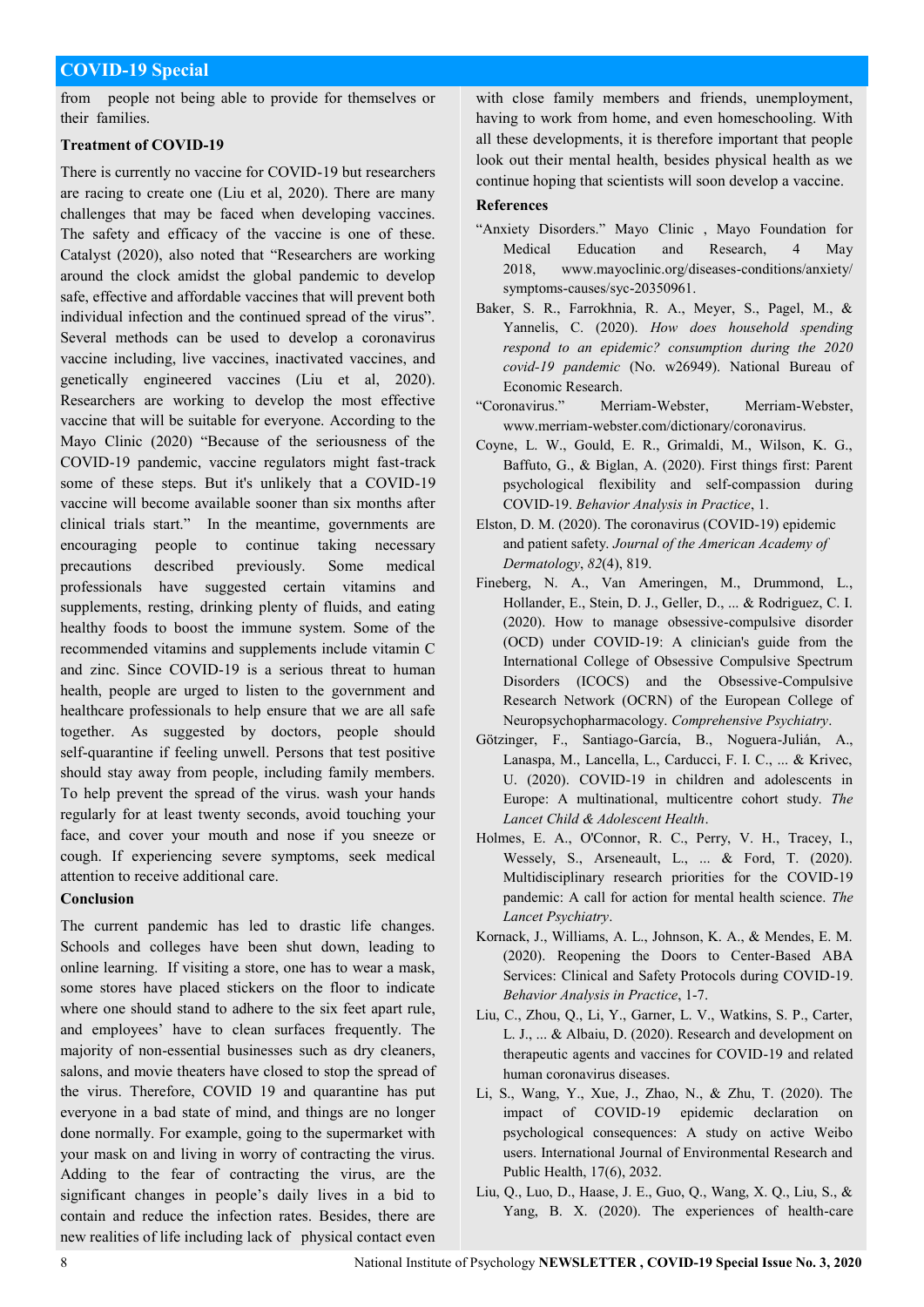providers during the COVID-19 crisis in China: A qualitative study. The Lancet Global Health.

- Morens, D. M., & Fauci, A. S. (2007). The 1918 influenza pandemic: Insights for the 21st century. The Journal of Infectious Diseases, 195(7), 1018-1028.
- Nicola, M., Alsafi, Z., Sohrabi, C., Kerwan, A., Al-Jabir, A., Iosifidis, C., ... & Agha, R. (2020). The socio-economic implications of the coronavirus and COVID-19 pandemic: A review. International Journal of Surgery.
- Nussbaumer‐Streit, B., Mayr, V., Dobrescu, A. I., Chapman, A., Persad, E., Klerings, I., ... & Gartlehner, G. (2020). Quarantine alone or in combination with other public health measures to control COVID‐19: A rapid review. Cochrane Database of Systematic Reviews, (4).
- Parmet, W. E., & Sinha, M. S. (2020). Covid-19—the law and limits of quarantine. New England Journal of Medicine, 382 (15), e28.
- World Health Organization. (2003). Consensus document on the epidemiology of severe acute respiratory syndrome (SARS) (No. WHO/CDS/CSR/GAR/2003.11). World Health Organization.
- World Health Organization. (2020). Laboratory testing for coronavirus disease 2019 (COVID-19) in suspected human cases: Interim guidance, 2 March 2020 (No. WHO/COVID-19/laboratory/2020.4). World Health Organization.
- Wu, Z., & McGoogan, J. M. (2020). Characteristics of and important lessons from the coronavirus disease 2019 (COVID-19) outbreak in China: Summary of a report of 72 314 cases from the Chinese Center for Disease Control and Prevention. 323(13), 1239-1242.
- Zhou, M., Zhang, X., & Qu, J. (2020). Coronavirus disease 2019 (COVID-19): A clinical update. Frontiers of Medicine, 1- 10.

# **SELF- CARE TECHNIQUES DURING COVID 19**

Mauna Gauhar **(**PhD Scholar**)**

Corona virus is the new reality the world is adjusting to. It has impacted global population in unprecedented ways. Changed living, social distancing, economic meltdown and the uncertainty about future are stress causing factors to all and sundry. Severe contagious nature of the COVID-19 is causing high mortality rates. The nature of this virus is still a mystery. There are mixed reports about how it impacts an individual. To some it causes debilitating symptoms and a threat to life while others remain asymptomatic carriers. The threat to reinfection exists as have been reported in China and the symptoms are fatal in the second reinfection. In the face of such uncertainty and threat to life, global mental health indicators are showing downward trend (Kumar & Nayar, 2020).

Corona started impacted Pakistani population since February, 2020 (Saqlain et al., 2020). The initial impression was that the virus might not spread much as compared to China, Italy, Iran and United States, because we had less infected cases at that time. The threat of wide spread infection was down played by a large segment population which refused to adhere to the standard operating procedures that had been introduced by the government as protective measures (Shams, 2020). Hence today we are amongst the highly infected nation, with broken economy and no space in hospitals for corona patients. Lots of precious lives from all segments of society have been lost. Also we do not know how long it will take Pakistan to become corona free. In the face of such uncertainty, disruption in family life has been reported (Brooks et al., 2020) which has further magnified daily stress experience.

Studies have emphasized strong role of immune system in health and ailments (Pariante, 2016). Stress impacts the immune system adversely (Ziemssen, & Kern, 2007; American Psychological Association, 2006). Strong immunity is robust protective factor against Covid-19 (Amene et al., 2020). Hence the rise in number of people experiencing the symptoms of virus in current times could also be due to stress induced weaker immune system. Therefore, it is important that factors that weaken the immune system should be avoided and those that can strengthen the immune system are adopted for strong resistance against the virus.

Strong immune system can be maintained in number of ways; for instance, through immunization, healthy food, good sleep, avoiding substance and keeping clean. Besides these there are a number of other activities that can contribute to maintain healthy immunity. These activities are stress reduction techniques that can broadly be categorized into cognitive, behavioral, emotional and spiritual stress management practices.

#### **Cognitive techniques for stress management:**

Cognitive interventions are used for reducing stress due to negative thoughts, anxious concerns, worries, dreadful anticipation, poor concentration, memory issues depression and other such problems experienced due to stress. The basic tenet of cognitive approach is that our states depend upon the quality of our thoughts. The focus of cognitive strategies is to reduce debilitating psychological symptoms through gaining a new or different perspective on a situation, enabling one to regain control and enhance confidence in finding solutions to problems.

Those who would like to adopt this approach have to start with becoming aware of how do they interpret situations and what meanings are assigned to them. Are their interpretations true? Does evidence exists for it? Hence these self-awareness practices are undertaken for a suitable span of time each day. Self-reflection involves